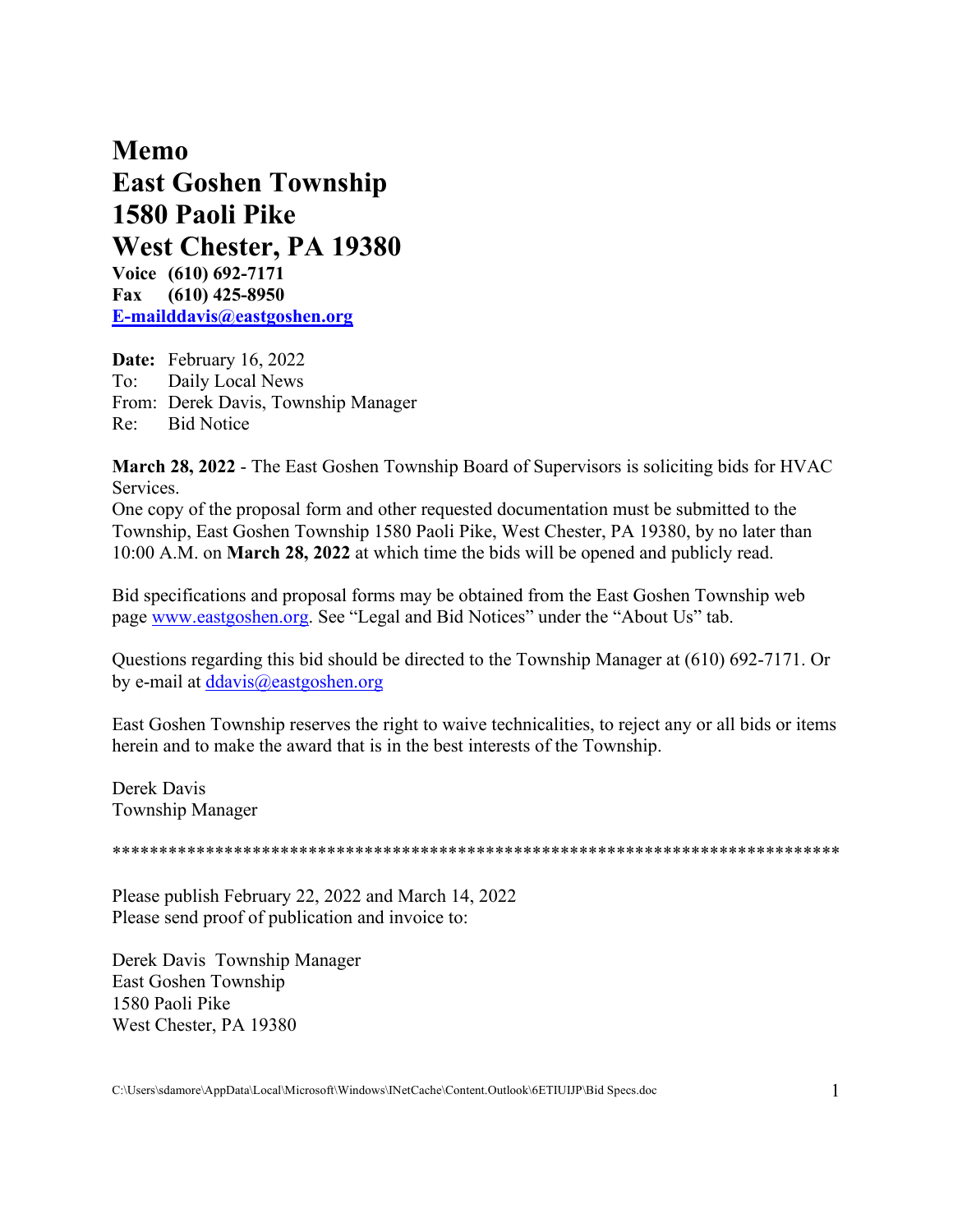### **EAST GOSHEN TOWNSHIP HVAC SERVICES SPECIFICATIONS**

#### **2022**

### **INSTRUCTIONS TO BIDDERS**

#### 1. SCOPE OF WORK

A. Preventative Maintenance and Repairs: The work to be performed shall consist of supplying the required labor, equipment and materials necessary to perform preventive maintenance and repairs to the HVAC Systems at the following municipal buildings that are owned by East Goshen Township (Township):

Township Building at 1580 Paoli Pike Public Works Annex at 1570 Paoli Pike District Court at 1572 Paoli Pike Police Substation at 1574 Paoli Pike Plank House at 1600 East Boot Road Blacksmith Shop at 1600 East Boot Road

B. The list of HVAC equipment is attached as EXHIBIT A. This list is based on the best information available to the Township.

2. EXAMINATION OF THE PROPERTY: Bidders shall inspect the HVAC Systems in each building so that they can make their own judgment concerning all circumstances affecting the cost of service in question and the nature of the work to be performed. Bidders shall assume all risks, whether or not patent, latent, known, hidden or foreseeable. Prospective bidders may inspect the HVAC Systems only during normal business hours.

**Persons wanting to inspect the HVAC Systems must contact the Sue Smith at 610-692-7171 to schedule an inspection. Inspections will only be conducted on March 7th, 9th, 11th or March 14th, 16th 18th .**

3. SPECIFICATIONS AND DOCUMENTS: Bidders are advised to examine carefully the specifications and all documents describing the proposed work and to make their own independent judgment with respect to the circumstances affecting the cost of work required by said documentation.

#### 4. EAST GOSHEN TOWNSHIP RESPONSIBILITIES:

- A. The Township shall contact the Contractor at the first evidence of a problem.
- B. The Township will advise the Contractor of the primary and secondary contact persons for the Township.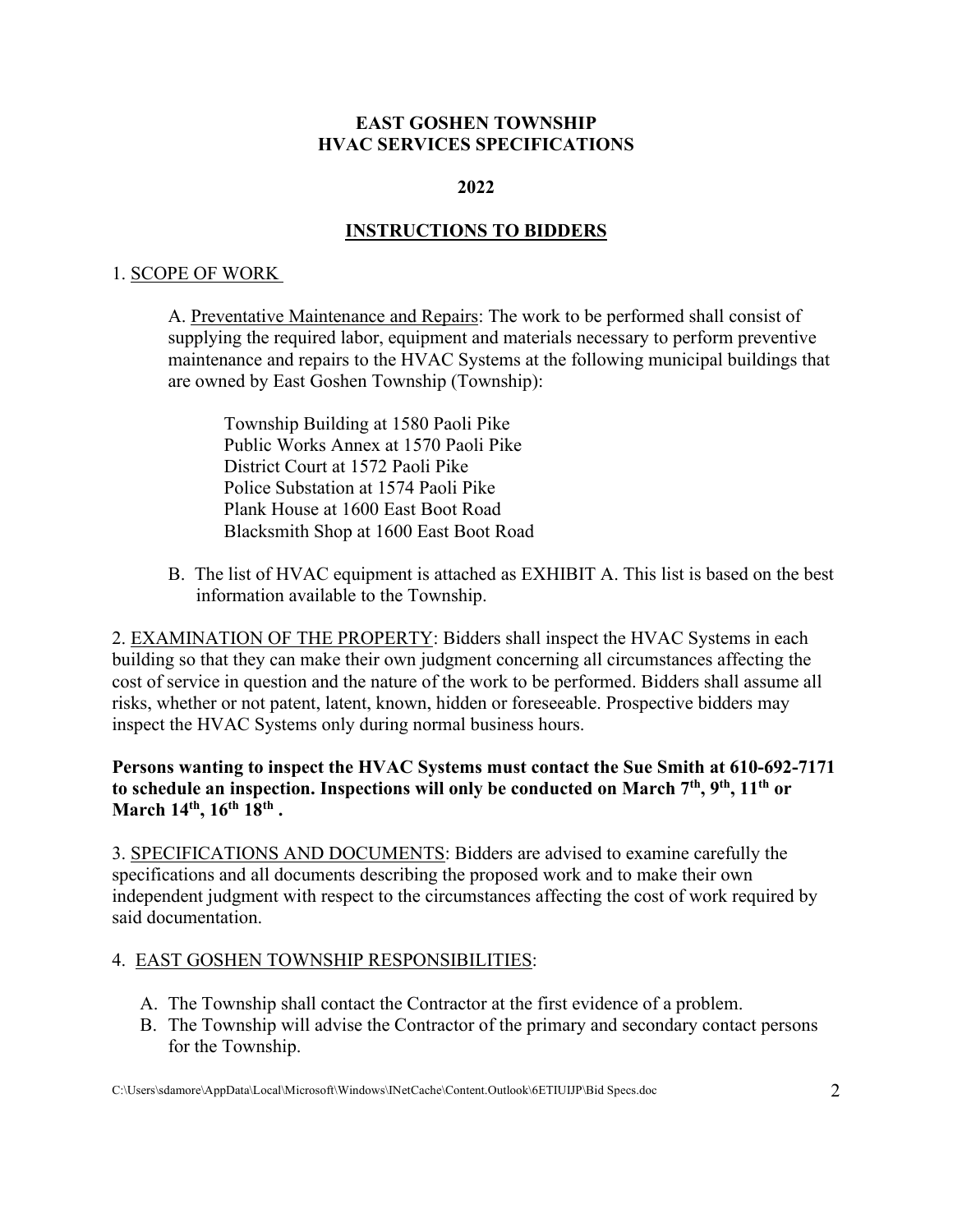5. CONTRACTORS SCOPE OF WORK AND OBLIGATIONS: The Contractor shall supply all labor, equipment and materials necessary to perform the following:

- A. Inspection and preventative maintenance of the HVAC equipment as follows. The cost for this service shall be included in the Annual Cost.
	- a. The Contractor shall conduct two (2) preventative maintenance inspections a year.
		- i. One shall be conducted in April the second should be conducted in October.
	- b. The Contractor shall (if applicable) clean the condensate drainage system within each unit, including the trap which is located adjacent to each unit.
	- c. The Contractor shall (if applicable) provide treatment to control bacteria in the condensate pans and drainage systems.
	- d. The Contractor shall perform preventative maintenance on all units in accordance with the manufacturer's recommendations.
	- e. The Contractor shall provide the Township with a written report of the work done as preventative maintenance, at the conclusion of the preventative maintenance inspection.
	- f. At each preventative maintenance visit the Contractor shall (if applicable):
		- i. Check belts, bearings and sheaves for wear or damage.
		- ii. Check fans for cracks, looseness or abnormal vibration.
		- iii. Check pump couplings for wear and damage.
		- iv. Check seal and pipe connections for leaks.
		- v. Check and log suction and discharge pressures.
		- vi. Check and log amp draws.
		- vii. Check actuators for pneumatic air leaks, broken supports and proper operation.
		- viii. Check the cooling and heating coils for leaks, lint and dirt condition.
		- ix. Check and lubricate motors.
		- x. Check motor bearings, wiring connections and amp draws.
		- xi. Check and clean coil drain pans.
	- g. Annually the Contractor shall:
		- i. Check and lubricate gearboxes.
		- ii. Check and tighten electrical connections.
		- iii. Start chiller and perform operational check.
		- iv. Check and log system pressures.
		- v. Check and log the approach.
		- vi. Perform and log Full Load Performance check.
		- vii. Disassemble and clean magnetic starters.
		- viii. Check and adjust operating and safety controls.
		- ix. Check and adjust safety controls.
		- x. Check and adjust unloaders, bypass valves, etc.
		- xi. Check and adjust outside, mixed and return air dampers.
		- xii. Check and adjust actuator and damper linkages.
		- xiii. Disassemble and clean pump strainers.
		- xiv. Evaporator coils will be cleaned on an annual basis.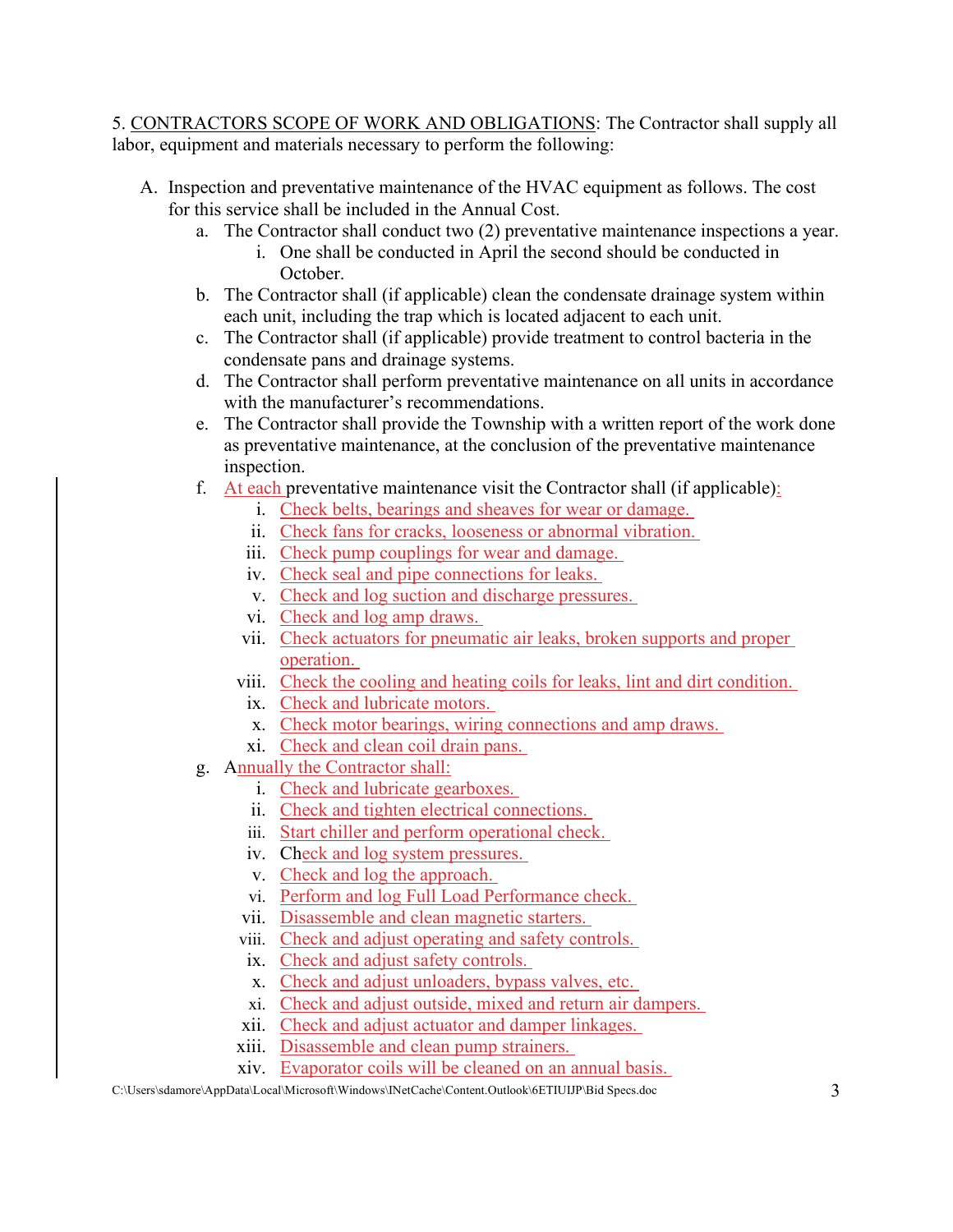- xv. Condenser coils will be cleaned with chemical cleaner on an annual basis.
- B. Air Filter Service for all HVAC units. The cost for this service shall be included in the Annual Cost.
	- a. The Contractor shall service the air filters on all of the HVAC units (if applicable) two (2) times a year in April and October.
	- b. Contractor shall supply all filters for all of the HVAC units.
- C. Service that is specific to the closed loop system at the Township Building. The cost for this service shall be included in the Annual Cost.
	- a. The Contractor shall maintain an ethanol level of twenty-five percent  $(25%)$  by volume in the closed loop system.
	- b. The Contractor shall provide confirmation of this at each preventative maintenance inspection.
- D. Repairs to the HVAC equipment as follows:
	- a. The Contractor shall provide repair services at the specified hourly rate for repairs conducted between the hours of 7:00 AM and 5:00 PM Monday thru Friday.
	- b. The Contractor shall provide repair service during any other time at the specified overtime rate.
	- c. The aforementioned hourly rates shall be all inclusive.
	- d. The Contractor shall not bill the Township for cleaning supplies, refrigerant reclamation or disposal, travel time, meals, fuel surcharges, mileage, or tolls.
	- e. The Contractor may bill a minimum of one hour for all service calls.
	- f. The Contractor shall provide the Township with a written estimate for all repair work prior to the commencement of any work. The estimate shall include the breakdown for parts & materials and labor.
	- g. The Contractor shall not perform any repair work without written authorization from the Township.
	- h. The Contractor shall be responsible for the disposal of any parts and materials that are replaced.
	- i. The Township, in its sole discretion, may require independent verification from the parts supplier of the prices paid by the Contractor for repair parts and materials.
- E. Township Building HVAC Control System The HVAC system at the Township Building is controlled by the StruxureWare computer program. The Township has a separate contract for the monitoring and software maintenance for this computer program.
- F. Replacement of Units If a HVAC unit needs repair, the Township specifically reserves the right to solicit bids or proposals for the replacement of the HVAC unit from other HVAC Contractors.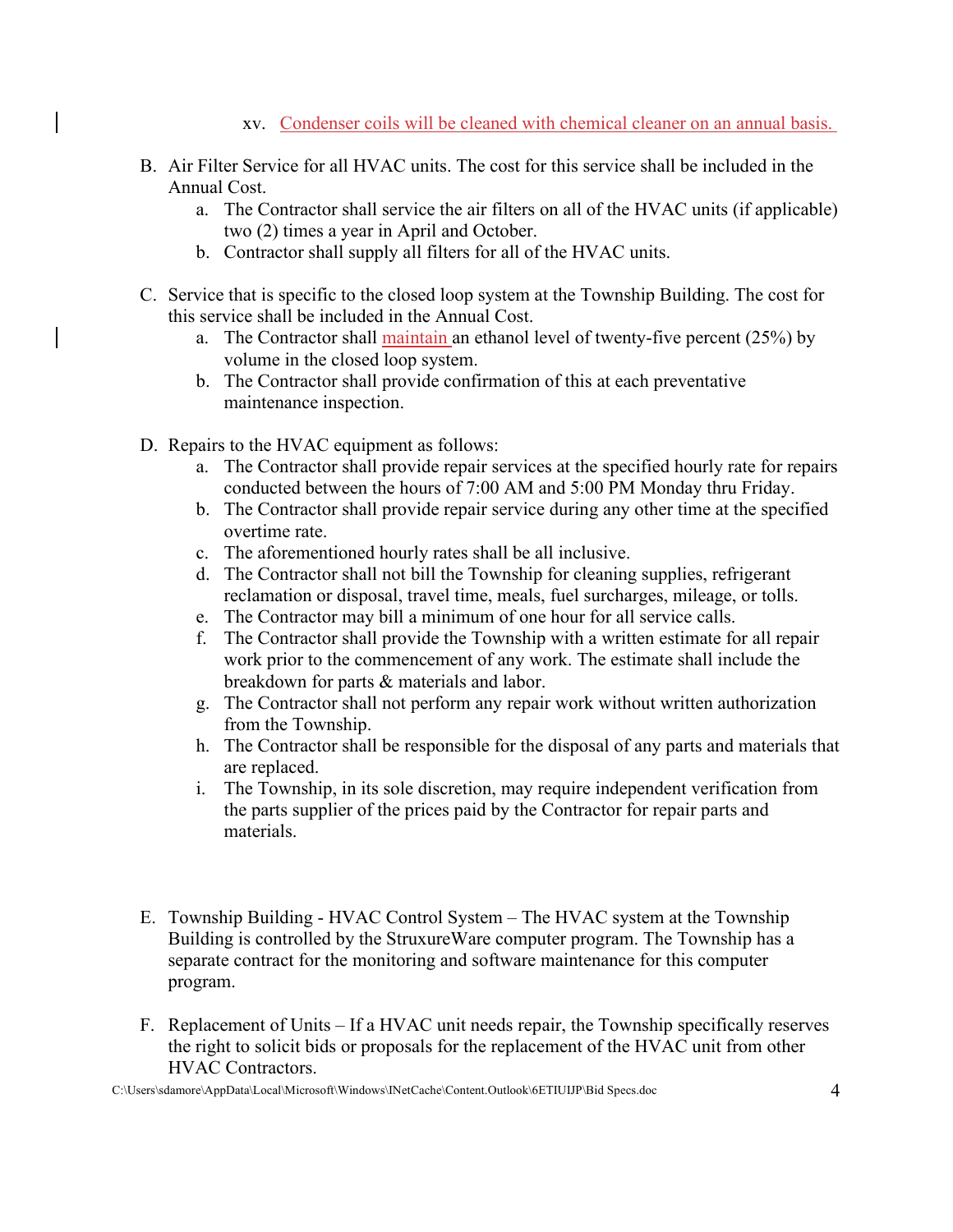6. WORKMEN'S COMPENSATION INSURANCE: The Contractor during the term of this contract shall carry workmen's compensation insurance, insuring and covering any and all persons employed by him in the performance of this contract, and before starting work on the contract, shall annually file a certificate from the insurance company certifying the issuance of such company's insurance policy and the payment of the premium thereof with the Township.

### **A certificate of insurance depicting the aforementioned coverage shall be submitted within ten (10) days after notification of award of the contract.**

7. LIABILITY INSURANCE: The contractor shall maintain, during the term of this contract at its sole expense, the following minimum liability insurance coverage:

A. General public liability insurance (non-automotive) for bodily injury and property damage in the amount of \$500,000.00 per occurrence but with the aggregate limit of \$1,000,000.00.

B. Automotive liability insurance for bodily injury and property damage in the amount of \$500,000.00.

The aforesaid policies of insurance and others that may be necessary to comply herewith shall be maintained in the amount set forth above and shall, inter alia, **NAME THE Township AS AN ADDITIONAL NAMED INSURED** and be designed to protect the Township from any and all claims for damage of any kind or any nature whatsoever, including but not limited to wrongful death, which may arise from the obligation of the contractor in the performance of this contract, whether such obligation is controlled by the contractor himself or by someone either directly or indirectly employed by him for the purpose of accomplishing some obligation incumbent upon the contractor by the terms of this contract and shall otherwise indemnify and hold the Township harmless from any and all manner of claims, lawsuits, judgment, damages and executions and shall provide, at the insurer's expense, all necessary legal aid, counsel and representation.

C. CANCELLATION OF INSURANCE: Each and every policy of insurance maintained in accordance with the terms of these specifications or the contracts entered hereunder, shall carry with it an endorsement to the effect that the insurance carrier will convey to the Township, by certified mail, return receipt requested, written notice of any modification, alterations or cancellations of any policy or policies or the terms thereof; and said written notice must be received by the Township, at least ten (10) days prior to the effective date of any such modification, alteration or cancellation. If such modifications, alterations or cancellations shall cause the insurance coverage required hereunder to fail to meet the minimum requirement set forth herein, the contractor shall be deemed to be in default and the Township shall terminate this agreement as of the effective date of said change in insurance coverage and the surety on the performance bond shall be held responsible by the Township for any loss arising as a result thereof.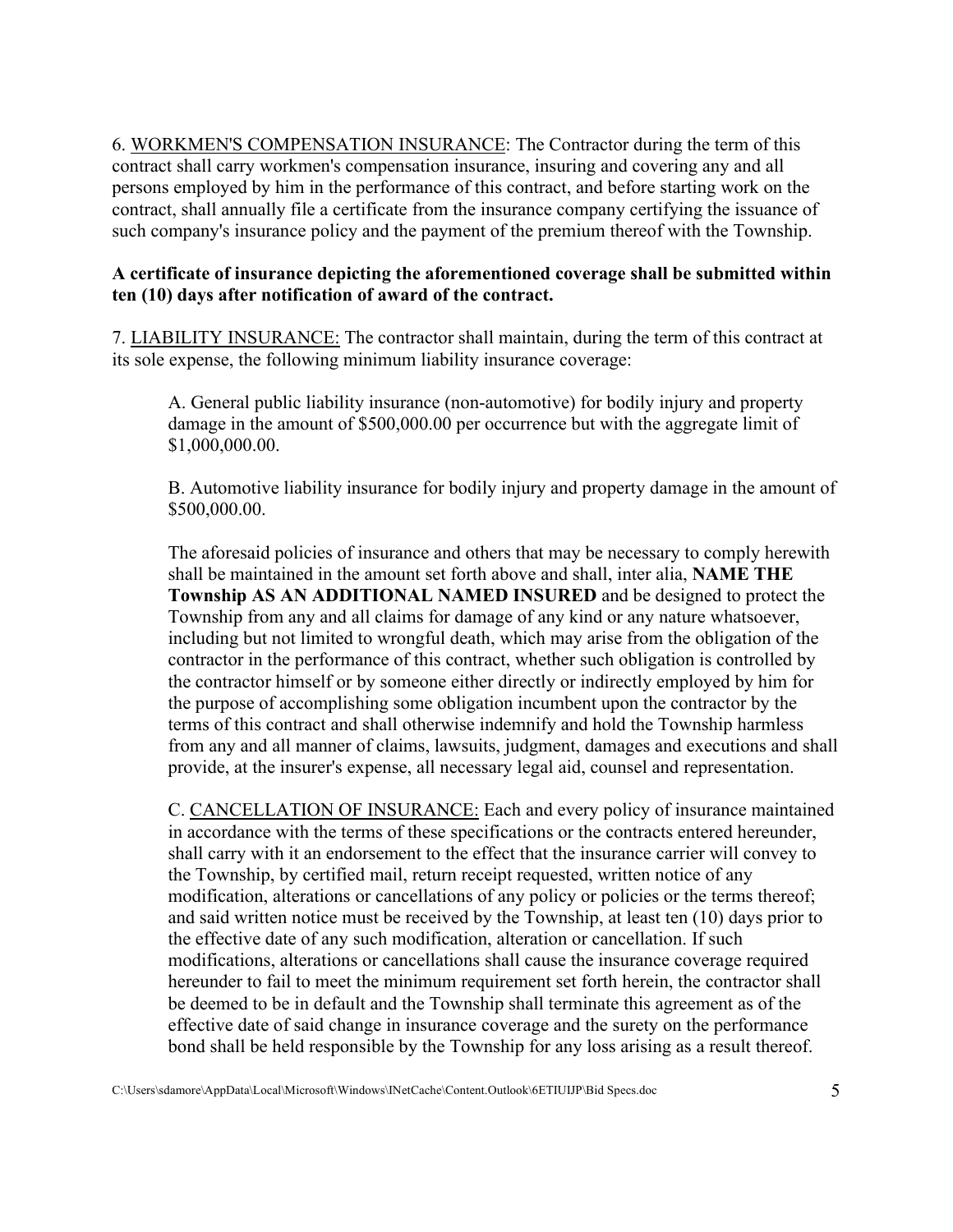D. GOVERNMENTAL IMMUNITY WAIVER: All policies of insurance required pursuant to these specifications or the contract(s) entered into therein under, shall waive any governmental immunity, if any, of the Township and shall extend to and include all direct and indirect agents and employees of the contractor and shall include policies of liability insurance on all vehicles and equipment utilized or in any way connected with the service to be rendered by the contractor pursuant to the terms of this contract.

### **A certificate of insurance depicting the aforementioned coverage limits and naming the Township as additional insured shall be submitted within ten (10) days after notification of award of the contract.**

8. HOLD HARMLESS PROVISION: The contractor will indemnify and save harmless the Township and all its officers, agents and employees from any actions, liabilities or claims resulting from the performance of the contract.

# 9. BONDS:

# A. Bid Bond **A Bid bond is not required.**

B. Performance Bond The successful bidder will be required to obtain and post a performance bond in the amount of 50% of the contract amount. The performance bond shall be in a form acceptable to the Township. In lieu of a performance bond the Contractor may post a certified check or a letter of credit with the Township. The check will be deposited into a non-interest bearing account by the Township for the duration of the contract. **The performance bond, letter of credit or check shall be submitted within ten (10) days after notification of the award of the contract.**

11. FORM OF BID: All bids must be on the form provided by the Township. A bidder may not withdraw his bid for a period of ninety (90) days after the bid opening.

12. BID AWARD: The determination of the low bidder shall be determined in accordance with the formula set forth in the schedule of prices. The selection of the low bidder shall be at the sole discretion of the Township. The Township specifically reserves the right to waive technicalities, to reject any or all bids or items herein, and to make the award that is in the best interests of the Township.

13. NOTICE TO PROCEED: Upon receipt of the required performance bond and certificate of insurance and execution of the agreement, a notice to proceed shall be issued by the Township.

14. BIDDERS' QUALIFICATIONS: Bidders submitting proposals must have previous experience in the maintenance and repair of similar HVAC Systems. **The bidder shall submit a minimum of five (5) references with their bid.**

C:\Users\sdamore\AppData\Local\Microsoft\Windows\INetCache\Content.Outlook\6ETIUIJP\Bid Specs.doc 6 15. TERM: The term of the HVAC Services contract shall be for a period of one (1) year commencing on May 1, 2022, with the Township having the option to renew the contract for two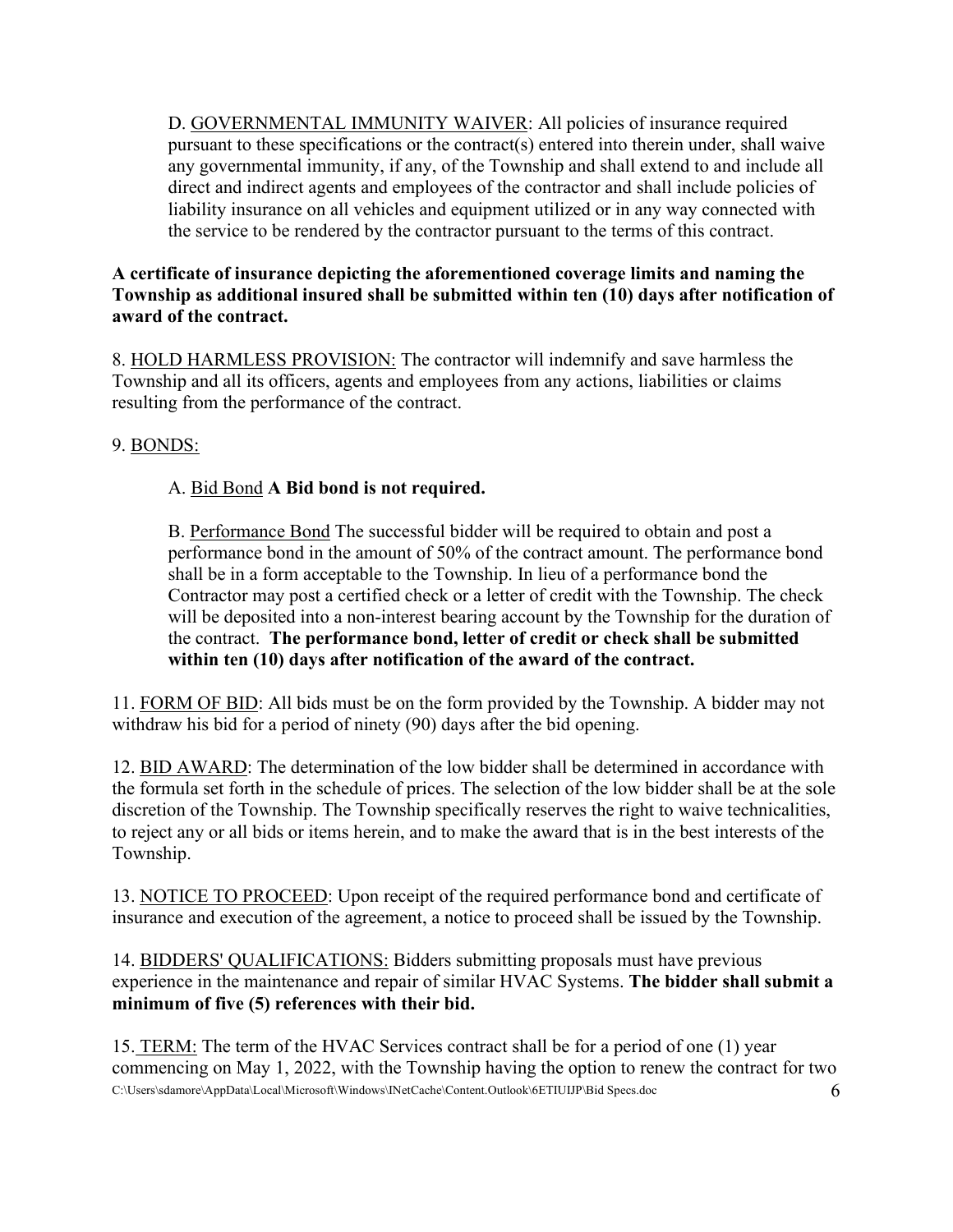(2) additional one (1) year periods, which option shall be exercised by the Township no later than thirty (30) days before the expiration date(s) of the contract.

If the contract is extended the cost for the Annual Cost, Standard Hourly Rate and the Overtime Hourly Rate will be increased by a percentage equal to the Consumer Price Index US City Average for all Urban Consumers for the twelve month period ending in April of 2021 and 2022 as applicable.

16. PAYMENT: The Contractor shall invoice for the Annual Cost indicated on the Schedule of Prices as follows:

- A. 50% of the Annual Cost may be invoiced at the conclusion of the preventative maintenance in April.
- B. 50% of the Annual Cost may be invoiced at the conclusion of the preventative maintenance in October.
- C. The Contractor shall invoice for repairs upon completion of the work.

#### 17. ADDENDUM(S):

- A. Addendum(s) will be posted on the Township Web Page [www.eastgoshen.org](http://www.eastgoshen.org/) on the Public bids and RFP page. See "Legal and Bid Notices" under the "About Us" tab.
- B. Bidder shall acknowledge receipt of addendum(s) on the proposal form.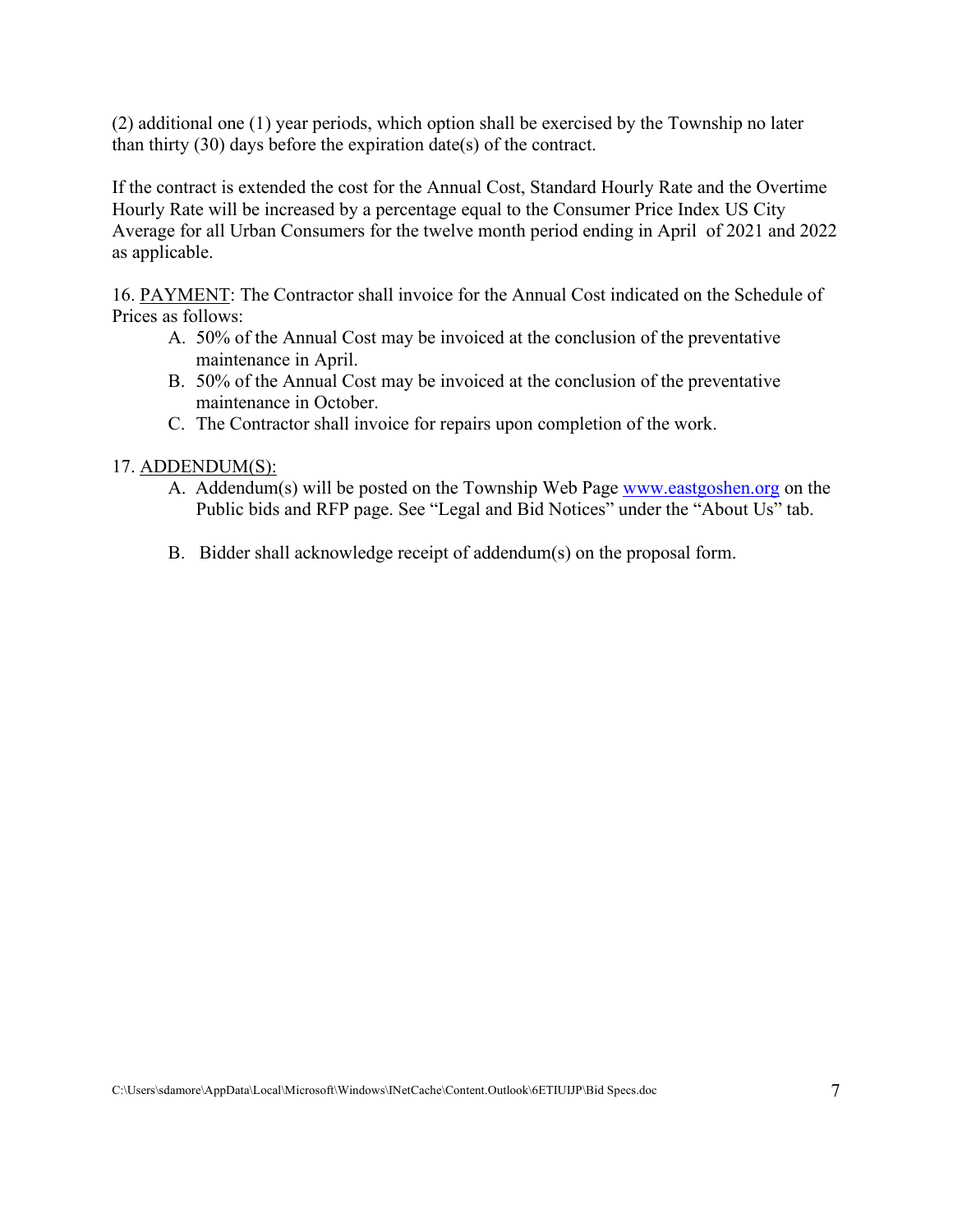### **EAST GOSHEN TOWNSHIP HVAC SERVICES PROPOSAL FORM**

Submitted by (please print or type):

| Date:                                                                                      |
|--------------------------------------------------------------------------------------------|
|                                                                                            |
| Address<br><u> 1980 - Andrea Andrew Maria (h. 1980).</u><br>1900 - Andrew Maria (h. 1900). |
|                                                                                            |
|                                                                                            |
|                                                                                            |
| $E-Mail$                                                                                   |

PA Home Improvement Consumer Protection Act No.

This proposal is submitted in accordance with your advertisement inviting bids to be received by the East Goshen Township for HVAC Services at the locations indicated in the Instructions to Bidder dated March 28, 2022.

After examining the HVAC Systems listed in the specifications, we confirm that we have read and understand the specifications as set forth in the Instructions to Bidders, and hereby propose to furnish said services in strict accordance with all specifications for the sums indicated, and the undersigned herein agrees to furnish all labor, materials and equipment and to perform all work necessary to complete in a workmanlike manner, the work described in the Instructions to Bidders to the satisfaction and acceptance of the Township for the sum as stated below and on the attached pages:

BID AMOUNT

(Total from Worksheet)

In submitting this proposal, it is understood that it is the right of the Township to reject any and all proposals or parts thereof, and to waive any informalities or technicalities in said proposals. This proposal shall remain firm for at least ninety (90) days from bid opening.

C:\Users\sdamore\AppData\Local\Microsoft\Windows\INetCache\Content.Outlook\6ETIUIJP\Bid Specs.doc 8 The undersigned further agrees that he or it possesses the necessary skill required to determine the adequacy of the Township's bid specifications for the purpose of arriving at the contract price, and that he has exercised this skill and that he finds them fit and sufficient for the purpose intended and free from ambiguities, and also has carefully examined the Instructions to Bidders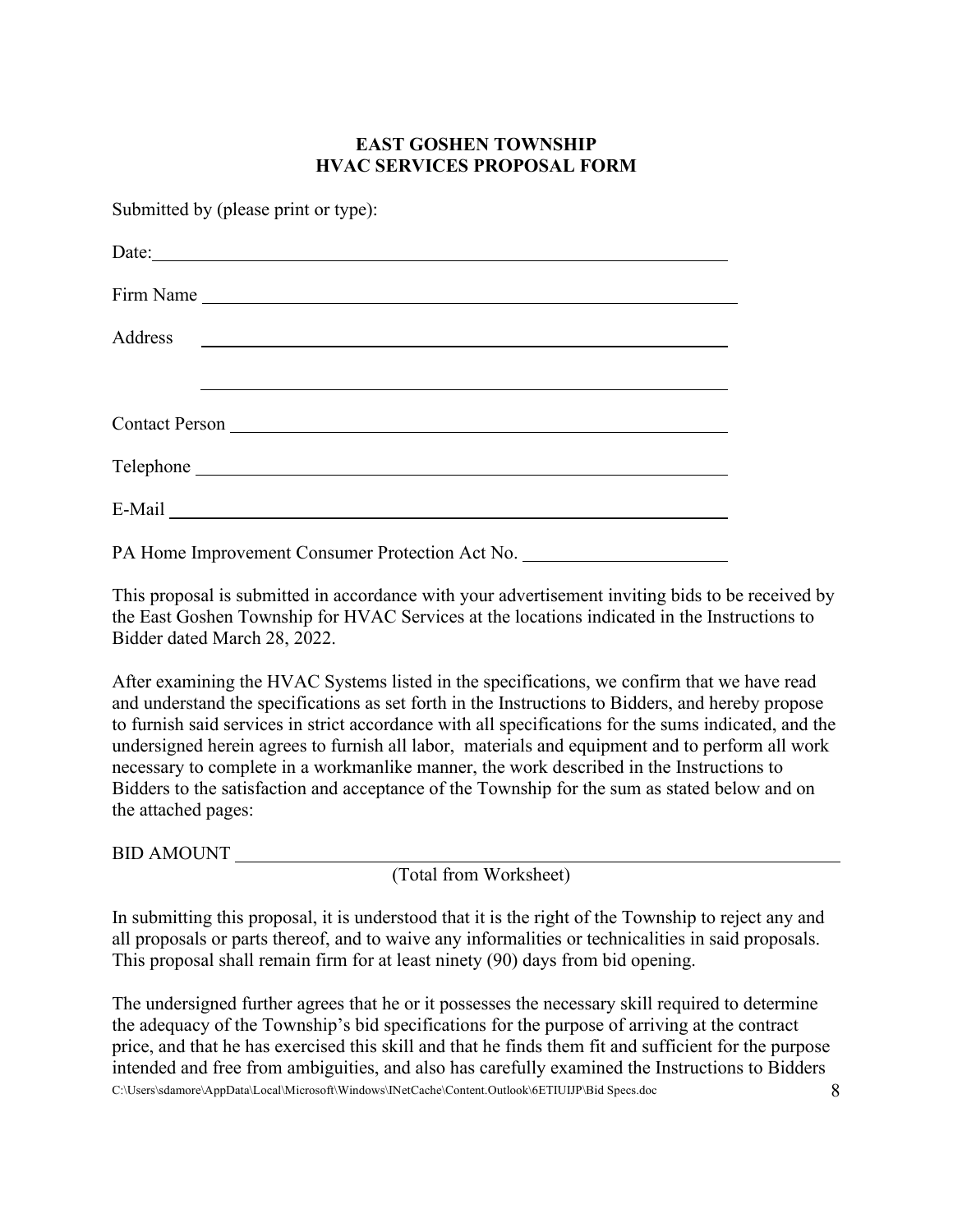and the site of the work, and from his own investigations, has satisfied himself as to the nature of the work, the equipment needed for the performance of the work, the general and local conditions, and other matters which may in any way affect the work or its performance and that he has complied with every requirement of this invitation.

The undersigned hereby acknowledges receipt of the following addendum(s):

\_\_\_\_\_\_\_\_\_\_\_\_\_\_\_\_\_\_\_\_\_\_\_\_\_\_\_\_\_\_\_\_\_\_\_\_\_\_\_\_\_\_\_\_\_\_\_\_\_\_\_\_\_\_\_\_\_

### **Accompanying this Proposal are the following:**

- **Bidders Qualifications required pursuant to Section 14 of the Instructions to Bidders, and**
- **The Schedule of Prices and Worksheet for the Calculation of the Bid Amount.**

Attest:

(Printed or typewritten name of person executing proposal form)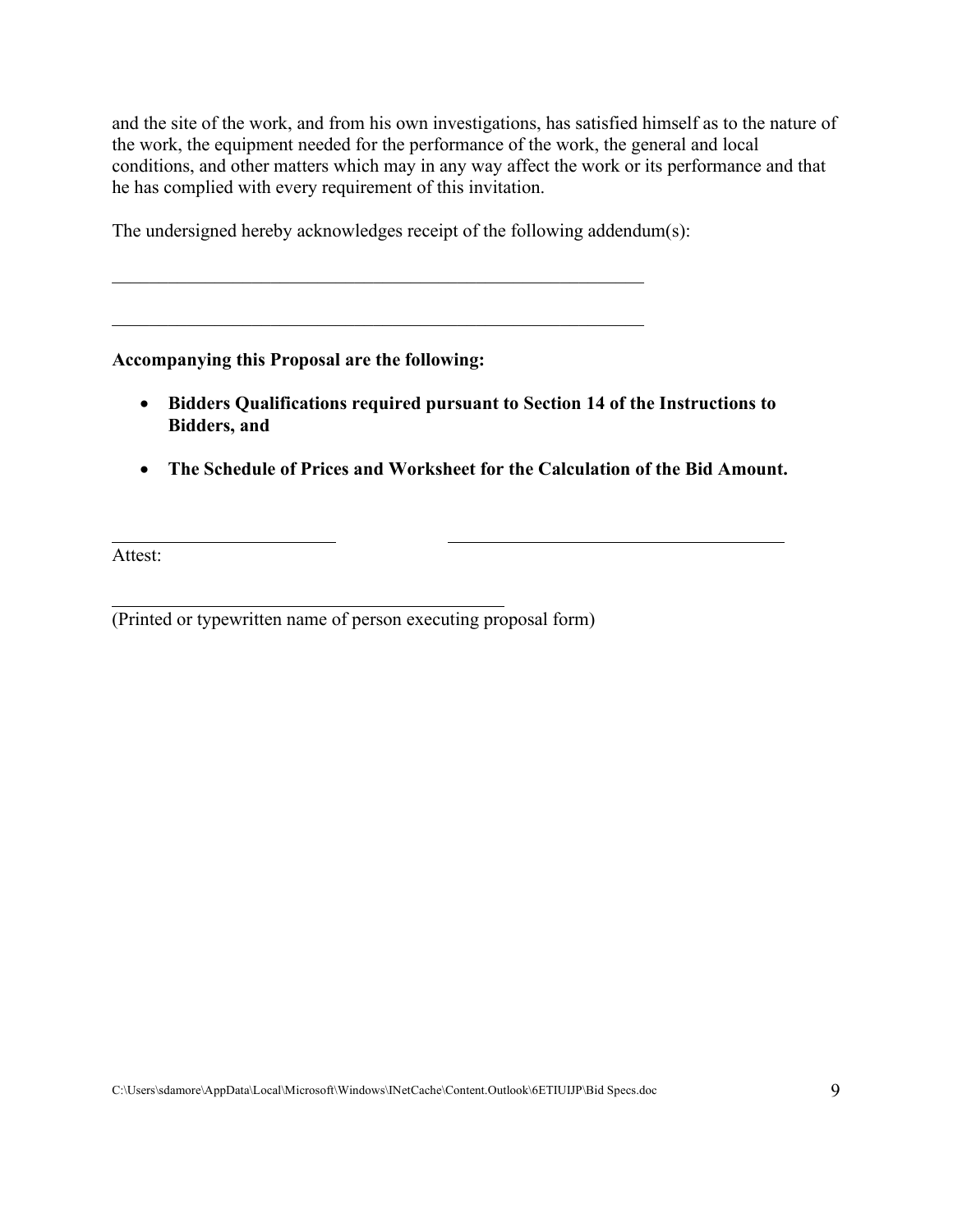#### **HVAC SERVICES SCHEDULE OF PRICES**

| <b>FIRM NAME</b> |
|------------------|
|                  |

### **INSPECTION and PREVENTATIVE MAINTENANCE**

ANNUAL COST

### **STANDARD HOURLY RATE FOR REPAIRS MONDAY THRU FRIDAY BETWEEN THE HOURS OF 7:00 AM & 5:00 PM**

HOURLY RATE

### **OVERTIME HOURLY RATE FOR REPAIRS FOR ALL OTHER TIMES**

HOURLY RATE

### **PERCENTAGE OF MARK UP ON PARTS**

PERCENTAGE

## **WORKSHEET FOR THE CALCULATION OF THE BID AMOUNT**

ANNUAL COST

**+** FIFTY (50) HOURS OF STANDARD REPAIRS

**+** TEN (10) HOURS OF OVERTIME REPAIRS

**+** MARK UP IN DOLLARS ON \$5,000 OF PARTS

(Do not include the \$5,000 in parts)

TOTAL (BID AMOUNT)

(This amount should be written on Page 10)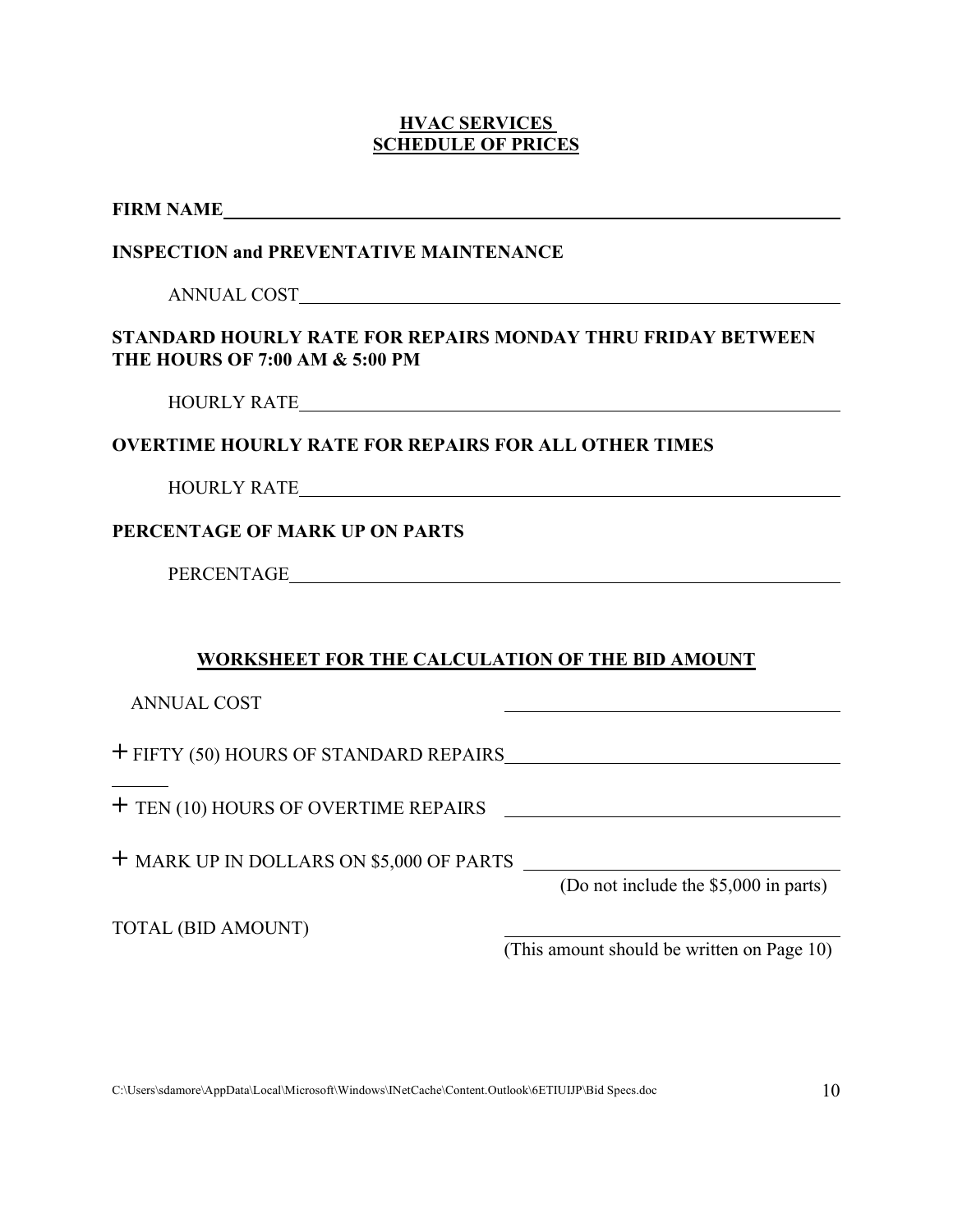# **AGREEMENT**

THIS AGREEMENT, made the day of  $\qquad \qquad$  , 2022

between

hereinafter called the CONTRACTOR, and East Goshen Township, Chester County, Pennsylvania, hereinafter called the TOWNSHIP.

Witnessed that the CONTRACTOR and the TOWNSHIP for the considerations hereafter named, agree as follows:

ARTICLE 1 - SCOPE OF WORK: The CONTRACTOR shall furnish all the materials, equipment and labor and perform all of the work indicated in the HVAC Services Specifications, Instructions to Bidders, dated February 16, 2022.

ARTICLE 2 - THE CONTRACT: The TOWNSHIP shall pay the CONTRACTOR for the performance of the contract, in accordance with the HVAC Services Specifications, Instructions to Bidders, dated February 16, 2022, as follows: At the first regularly scheduled meeting of the Board of Supervisors after receipt of the invoice.

ARTICLE 3 - THE CONTRACT DOCUMENTS: This Agreement and the following enumerated documents from the contract and they are as fully a part of the contract as if attached hereto or hereinafter repeated, and are termed the Contract Documents.

- 1. Notice to Bidders
- 2. Proposal Form and Schedule of Prices and Worksheet for the Calculation of the Bid Amount
- 3. HVAC Services Specifications, Instructions to Bidders, dated February 16, 2022
- 4. Performance Bond
- 5. Addenda (if any)

ARTICLE 4 - COMMENCEMENT TIME: The CONTRACTOR hereby agrees to commence work under this contract on the day of , 2022.

ARTICLE 5 – JURISDICTION: This Agreement shall be interpreted under the laws of the State of Pennsylvania.

ARTICLE 6 - EARLY TERMINATION: The TOWNSHIP reserves the right to terminate this Agreement for cause with thirty (30) days notice. Examples of cause for early termination include a material breach of any terms of this agreement, failure to perform the services specified in this Agreement, failure to provide services in a timely manner, or similar failure to perform.